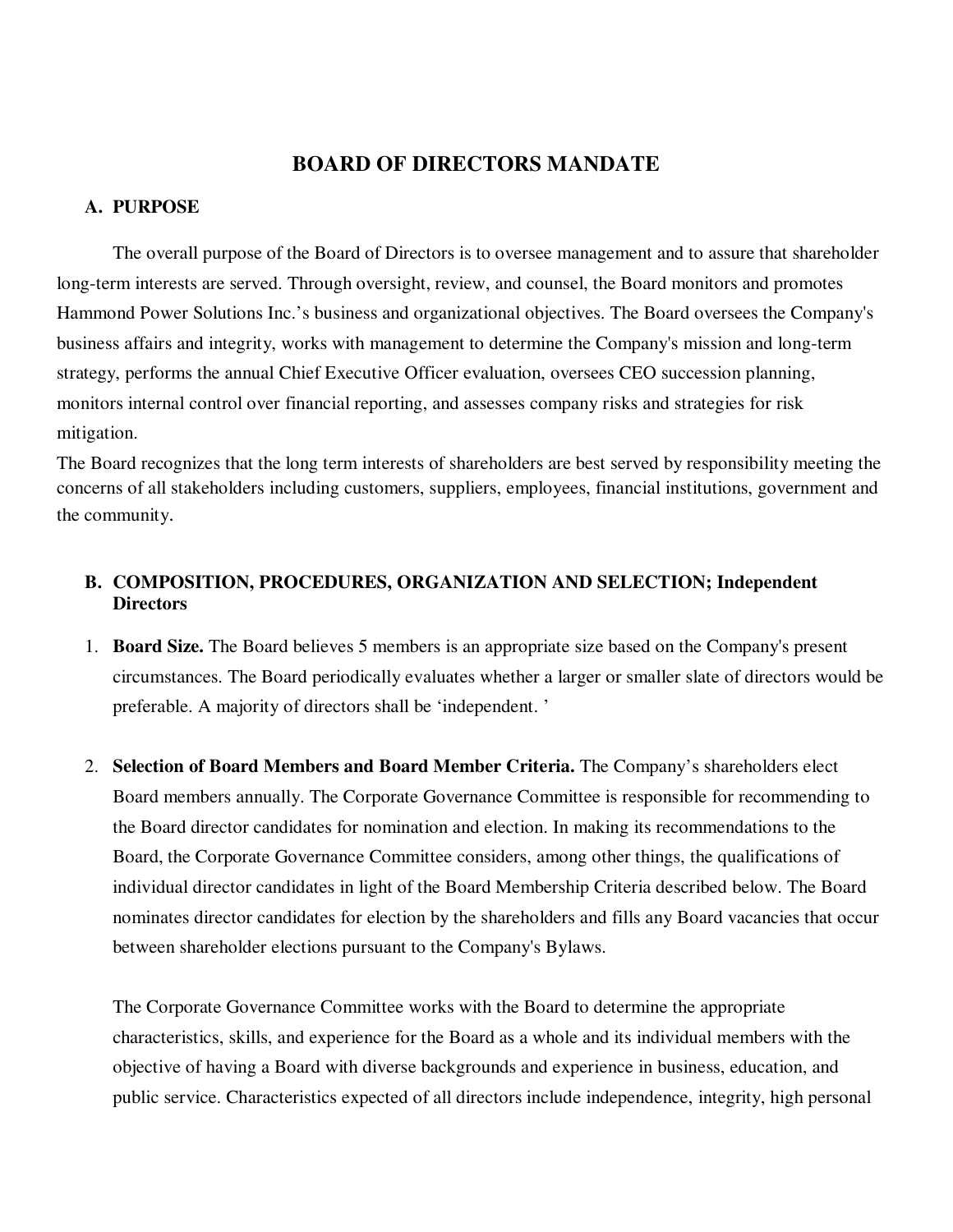and professional ethics, sound business judgment, and the ability and willingness to commit sufficient time to the Board. The Board evaluates each individual in the context of the Board as a whole. In determining whether to recommend a director for re-election, the Corporate Governance Committee also considers the director's past attendance at meetings, participation in and contributions to the activities of the Board, and the results of the most recent Board self-evaluation.

- 3. **Board Independence.** The Board will be composed of a majority of directors who are free from conflicts of interest and can exercise independent judgment in fulfilling their responsibilities. For a director to be considered independent, he or she must not have any material relationships with the corporation either directly or indirectly. The independent directors should hold regularly scheduled meetings at which members of management are not in attendance.
- 4. **Term Limits.** The Board does not believe it should limit the number of terms for which an individual may serve as a director as Directors who have served on the Board for an extended period of time are able to provide valuable insight into the operations and future of the Company based on their experience with and understanding of the Company's history, policies, and objectives. The Board believes that, as an alternative to term limits, it can ensure that the Board continues to evolve and adopt new viewpoints through the evaluation and nomination process described in these guidelines and will review the term limit guideline every 3 years.
- 5. **Orientation and Continuing Education.** The Board, working with management, will ensure that all new directors receive a comprehensive orientation of the nature and operation of the Company's business. The Board will also ensure that new Directors fully understand the role of the Board, the operating Committees' as well as the commitment and time and energy expected from its directors.
- 6. **Election of Directors.** As provided in Article 4.03 of the Company's Bylaws, in an uncontested election directors will be elected by the vote of the majority of the votes cast. In a contested election, the directors will be elected by the vote of a majority of the votes cast.
- 7. **Selection of CEO and Chair.** The Board selects the CEO and Chair in the manner that it determines to be in the best interests of the Company and its shareholders; the Board has no policy with respect to separation of the positions of Chair and CEO or with respect to whether the Chair should be a member of management or a non-management director, and believes that these are matters that should be discussed and determined by the Board from time to time.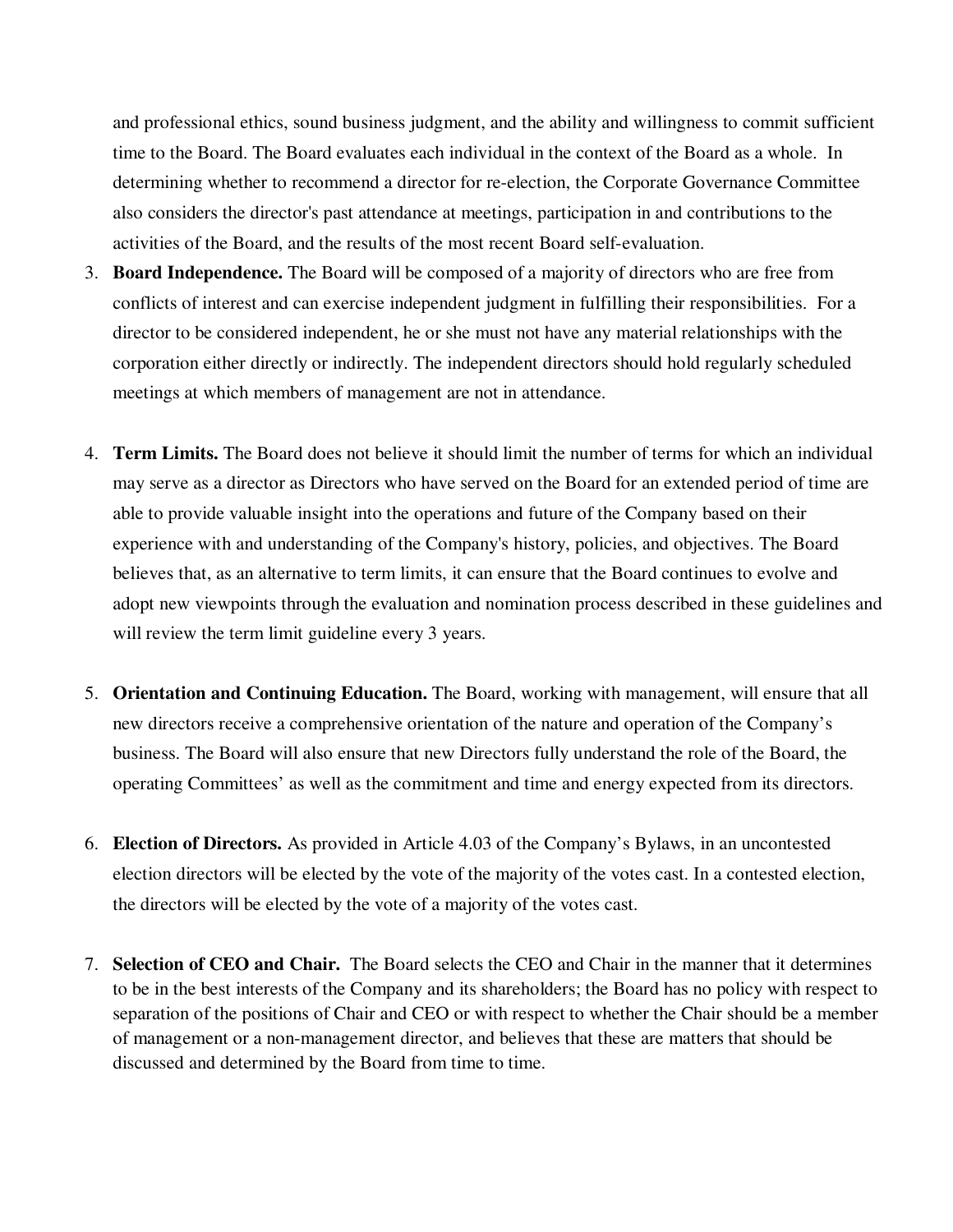8. **Lead Director.** The Board can appoint an independent director to act as the Lead Director with responsibility for coordinating the activities of the other independent directors and for performing such other duties as are assigned from time to time by the Board.

### **BOARD MEETINGS**

1. **Board Meetings – Frequency.** The Board will generally hold four regularly scheduled meetings per year to review and discuss the Company's business performance and will hold additional special

meetings as necessary. In addition, the Board will hold a scheduled meeting to approve the Company's Annual Business Plan. Each director is expected to attend both scheduled and special meetings, except if unusual circumstances make attendance impractical.

- 2. **Board Meetings Agenda.** The Chair of the Board and Lead Director will set the agenda for each Board meeting, taking into account suggestions from other members of the Board. The agenda for each Board meeting will be distributed in advance to each director.
- 3. **Advance Distribution of Materials.** All information relevant to the Board's understanding of matters to be discussed at an upcoming Board meeting should be distributed in writing or electronically six days in advance to all members, whenever feasible and appropriate. Each director is expected to review this information in advance of the meeting as to be fully apprised of topics to be reviewed, discussed and actions taken. In preparing this information, management should ensure that the materials distributed are as concise as possible, yet give directors sufficient information to make informed decisions. The Board recognizes that certain items to be discussed at Board meetings are of an extremely sensitive nature and that the distribution of materials on these matters prior to Board meetings may not be appropriate.
- 4. **Access to Employees and Independent Advisors.** The Board should have complete access to all employees including Senior Management as well as legal counsel and the Company auditors to ensure they have access to all information necessary to fulfill their duties. Senior Management or advisors may be invited to a Board meeting at which their presence and expertise would help the Board have a full understanding of matters being considered. The Company will provide appropriate funding, as determined by the Board or any committee, to compensate independent outside advisors, as well as to cover the ordinary administrative expenses incurred by the Board and its committees in carrying out their duties.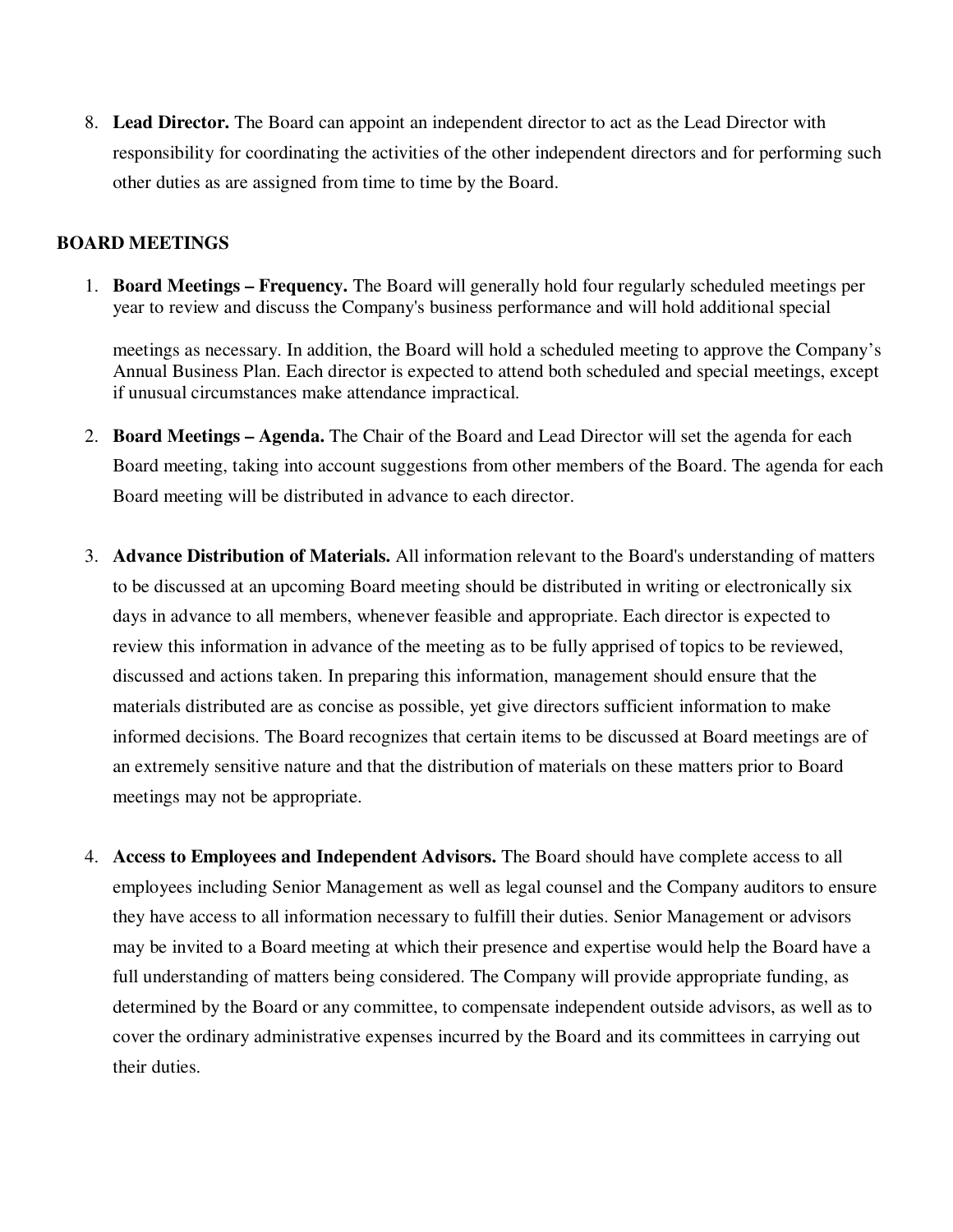- 5. **Board Compensation.** Members of the Board shall receive remuneration for serving as a Company Director or a member of a Committee as determined by the Compensation Committee which shall review and recommend Board and Committee compensation to the Board annually.
- 6. **Executive Sessions of Independent Directors.** The independent directors of the Company will meet regularly in executive session, i.e., without management present—at least quarterly each fiscal year. Executive sessions of the independent directors will be called and chaired by the Lead Director, who is an independent director , or otherwise by the Chair of the Governance and Nominating Committee acting as Lead Independent Director. These executive session discussions may include such topics as the independent directors determine.
- 7. **Attendance at Annual Shareholder Meeting.** Each director is expected to attend the Company's annual meeting of shareholders.

### **Performance Evaluation; Succession Planning**

- 8. **Annual CEO Evaluation.** The Compensation Committee will review the performance of the CEO at least annually. The evaluation results are reviewed and discussed with the independent directors, and the results are communicated to the CEO. The Compensation Committee establishes the evaluation process and determines the criteria on which the performance of the CEO is evaluated.
- 9. **Succession Planning.** As part of the CEO evaluation process, the Compensation Committee works with the CEO to plan for CEO succession, as well as to develop plans for interim succession for the CEO in the event of an unexpected occurrence.
- 10. **Board and Committee Self-Evaluation.** The Corporate Governance Committee is responsible for conducting an annual evaluation of the performance of the Board and each of its members. In addition, each committee is responsible for conducting an annual performance evaluation. Evaluation results are reported to the Board. The Corporate Governance Committee's report should generally include an assessment of the Board's and Committee's compliance with the principles set forth in these guidelines, as well as identification of areas in which the Board could improve its performance.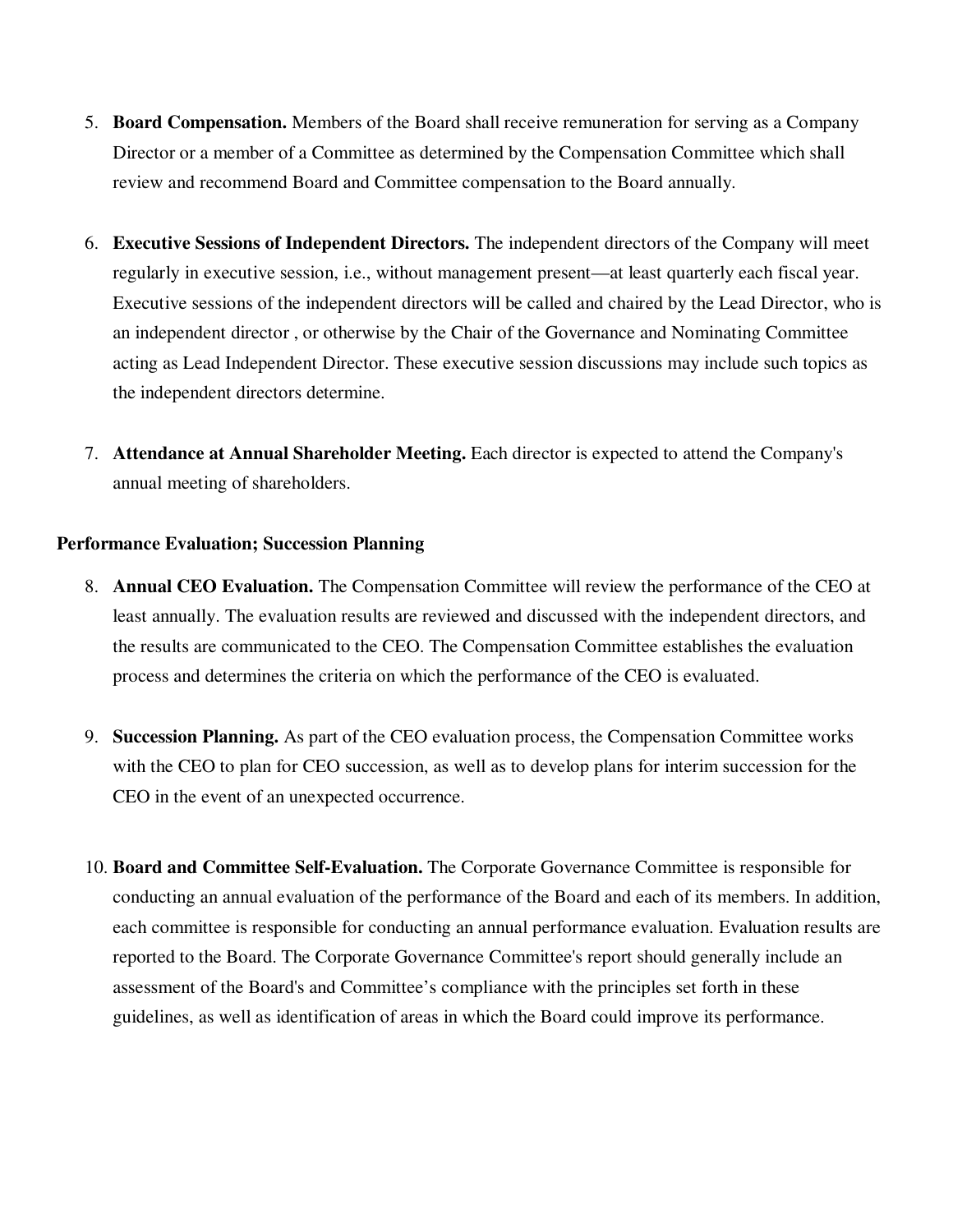#### **COMMITTEES**

- 11. **Number and Type of Committees.** The Board has three committees: an Audit Committee, a Compensation Committee, and a Corporate Governance Committee. The Board may add new committees or remove existing committees as it deems advisable in the fulfillment of its responsibilities. Each committee will appoint a chair, perform its duties as assigned by the Board in compliance with Company Bylaws will be comprised of no less than three directors. Committee duties are described briefly as follows:
	- i. **Audit Committee.** The Audit Committee oversees the work of the Company's accounting and internal audit processes. The committee is directly responsible for the appointment, compensation, retention, and oversight of the Company's independent auditors.
	- ii. **Compensation Committee.** The Compensation Committee stays informed as to market levels of compensation and, based on evaluations, recommends compensation levels and systems to the Board. The Compensation Committee recommends to the Board the compensation of the Chief Executive Officer, other executive officers, Board and Board Committee remuneration and also approves the annual executive bonus schemes and payouts.
- iii. **Corporate Governance Committee.** The Governance Committee is responsible for recommending to the Board individuals to be nominated as directors. The committee evaluates new candidates and current directors, and performs other duties as described elsewhere in these guidelines.
- iv. The Audit and Compensation Committees consist solely of independent directors.
- 12. **Committee Meetings and Agenda.** The chairperson of each committee is responsible for developing the committee's agenda and objectives and for setting the specific agenda for committee meetings. The chairperson and committee members will determine the frequency and length of committee meetings consistent with the committee's charter.